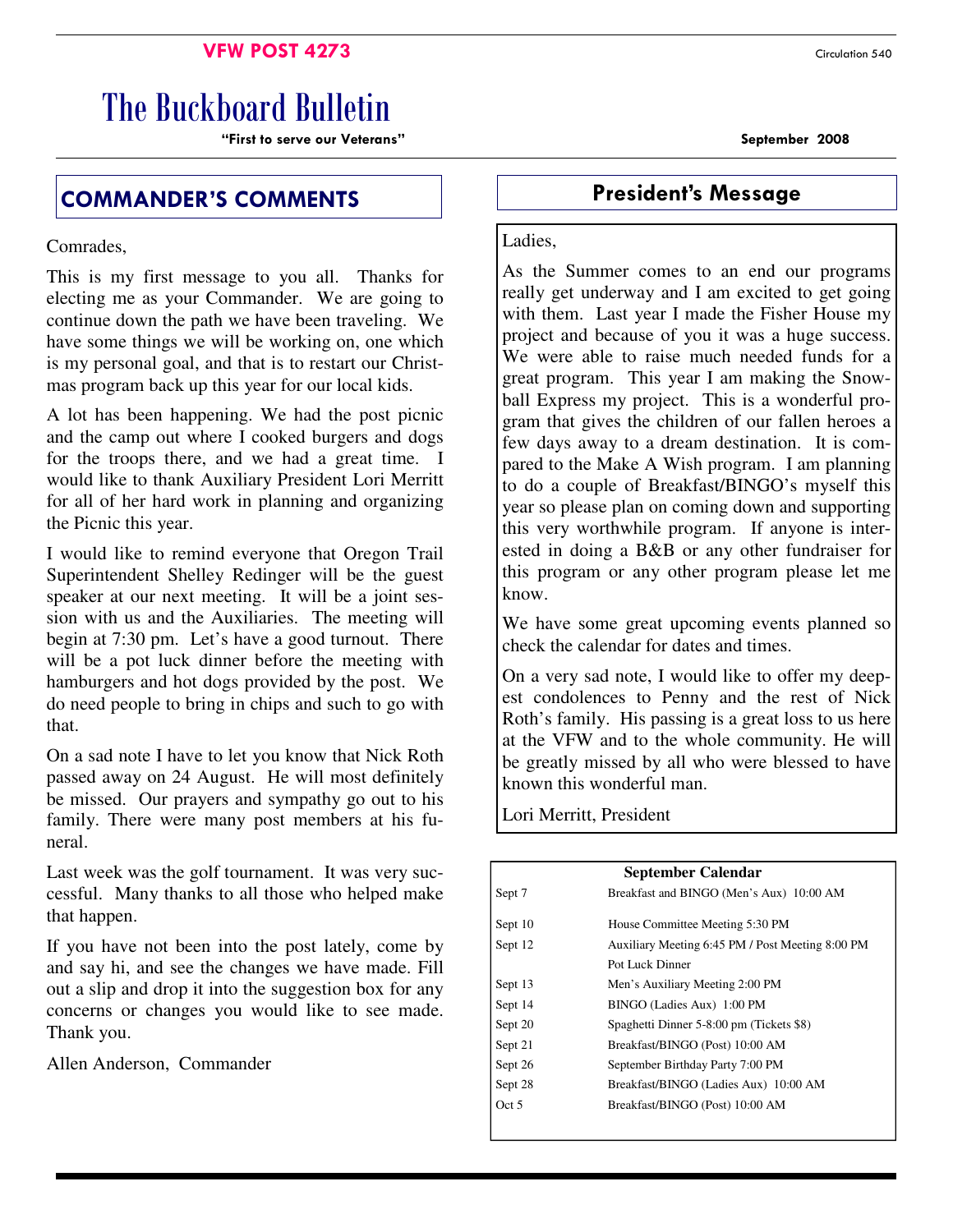# Page 2 The Buckboard Bulletin **From Your Editor**

#### Bert Key

Newsletter articles are due September 21, for the October Newsletter.

Contact your editor at:

**bert.key@us.army.mil** 

## **Men's Auxiliary President's Message**

Hello gentlemen.

The Summer is almost over and we had a successful Picnic and Golf Tournament.

To get us started for this year we are going to host a Breakfast/ BINGO on Sept. 7. We have another Breakfast on Oct 12. I have also volunteered to do a Shrimp Fettuccine Alfredo Dinner on October 18. I will be needing some help on these so let me know if you can assist. We will discuss it more at the 13 September meeting.

If any of you have any potential members bring them in and get them signed up. We are still on of only two men's auxiliaries in the state. The other one has 51 members, so it would not take a lot for us to pass them up in numbers. Let's see what we can do. Have a great rest of the Summer!

Bob Dunn, President

# **The Post Chaplain**

### **Nick Roth**

Chaplain Nick Roth died on 24 August from cancer. He was born in Portland. He attended grade school in Portland and graduated from Benson H.S. He received his degree in business from the University of Portland and was then drafted into the Army on 1 November 1950. Honorably discharged on 31 July in 1953, he returned to Portland and began his career in the grocery business. On 16 August 1954 he married Shirley Stradley in Gresham. They made their home in Portland while he pursued his career with Food Fair and Safeway. In June 1964, the family moved to Sandy. He was employed at Thriftway until retiring.

Nick was actively involved in his children's swimming activities and rarely missed meets. He was a lifetime member of Sandy VFW 4273, where he served as chaplain and commander.

He is survived by his companion of 19 years, Penny Edwards, daughters Karen Craig, Gayle Cutaia, sons Steven Roth, Chris Roth, Matthew Roth, and Demian Colts, brother George Roth, sister Ruth Schiele, and hundreds of VFW brothers and sisters around the country. God bless you Nick. We will miss you.

# **The Auxiliary Chaplain Brier Chung**

Sisters,

 I would like to thank you for giving me the honor of being your new Chaplain. I look forward to meeting each of you over the next year. I need your help. If you know of any of our members who are in need please contact me at brier.chung@gmail.com or 503 887- 9700, or leave a message at the canteen. May the good Lord bless us all.

### **CANCER PROGRAM UPDATE**

WOW!! We are off to a great start for our Cancer Program this year. Sandy VFW Ladies and Team Voriece's RACE FOR THE CURE OF BREAST CANCER had a garage sale and raffle. The garage sale raised \$1038.41 and the raffle raised \$112.00. The winners were Jackie Key, Matt Haider and Brier Chung. Way to go everyone!! Thank you to everyone who helped. My apology to Sandy Post 4273 and it's Men's and Ladies Auxiliary. I put your names in my e-mail to the Sandy Post, but the editor failed to include them in his article. We will be having another raffle starting soon. Please buy lots of tickets. We will also be having a breakfast Sunday, October 19. If you would like to help please let me know, Voriece Blair—503 668-4237.

| Post Officers                | 2008-2009           |                           | <b>Auxiliary Officers</b> |  |
|------------------------------|---------------------|---------------------------|---------------------------|--|
| Commander                    | Allen Anderson      | President                 | Lori Merritt              |  |
| <b>Senior Vice Commander</b> | Mike Horttor        | <b>Sr. Vice President</b> | <b>Helene Hawkins</b>     |  |
| Junior Vice Commander        | <b>Jim Mitchell</b> | Jr. Vice President        | <b>Christie Horttor</b>   |  |
| Chaplain                     | Nick Roth           | <b>Treasurer</b>          | Jackie Key                |  |
| Quartermaster                | Tim Wilson          | Chaplain                  | <b>Brier Chung</b>        |  |
| Judge Advocate               | John Lamb           | Secretary                 | Dora Fitzpatrick          |  |
| Adjutant                     | Al Gagnon           | Guard                     | Kit Spitzengel            |  |
| Surgeon                      | Dan Copher          | Conductress               | Carol Engblom             |  |

Your Membership Dues ARE NOW DUE

> Send in your dues NOW!

Lets make our Post and Auxiliaries 100% Again this year!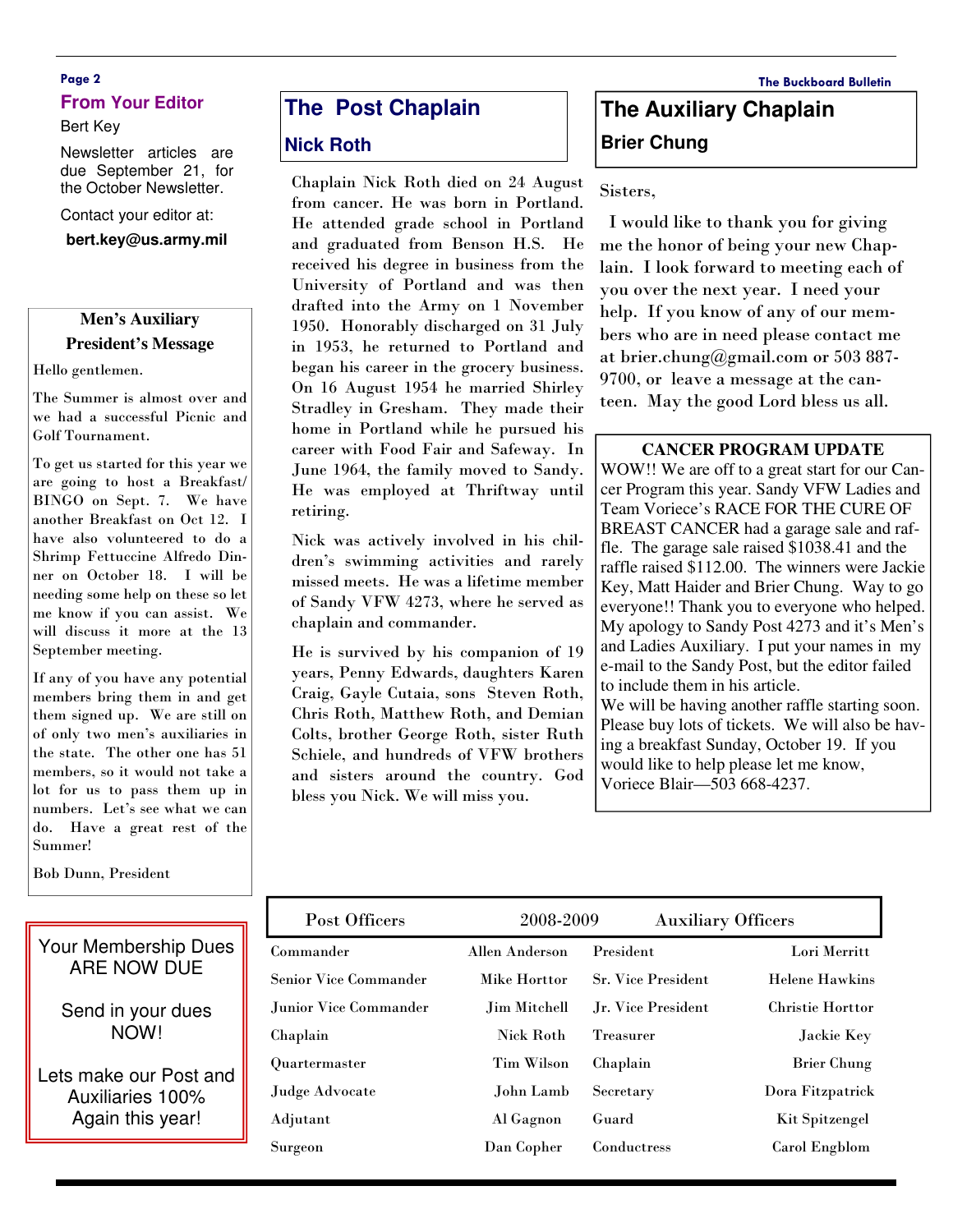#### "First to serve our Veterans"

#### **FROM THE SANDBOX…...**

It has been a while since my last update. We have completed our mid-tour battlefield transition from Baghdad to the Diyala Province. It is quite a different environment up here, and we are engaged in a more kinetic type of fight.

Our Troop is doing well, and despite the multiple Improvised Explosive Devices and some direct fire contact, the spirit of the Troop has been high. Our soldiers continue to "suit up" every day, knowing what they are about to embark on, and the possibility of being in harms way. Unfortunately that reality hit home for our 20 man Platoon on 15 July.

While conducting a combat clearance in our Troop sector, SSG Jeremy Vrooman, one of my section leaders, was killed when a house borne IED detonated on him and two more of my soldiers. One has returned to the unit, after digging himself out from the rubble. He insisted on staying and assisting in the extraction of his teammates. The other soldier has received awesome medical care and is on his way to Walter Reed, and will likely recover from the physical scars. After witnessing the explosion, our soldiers rushed into action a displayed valor under fire. Knowing that another device existed under the rubble, we went to digging for our fallen team member. I had to back off on a couple of occasions for tactical control, and was able to see the flurry of work in action, and it was awe inspiring. A collection of young, determined soldiers, dinging for their comrades, knowing at any moment another bomb could go off. The best of America's youth at work that day!

Despite the best efforts and super fast medical evacuation by helicopter, the surgeons were not able to save Jeremy. This has been the darkest hour for our platoon, and for his wife and two children he leaves behind. I was privileged enough to make it to the morgue in Baghdad and personally, along with fellow soldiers, put him on the helicopter to the Baghdad Airport for his final HERO FLIGHT home. These are images and sounds I will never be able to forget. The hardest thing I, and several others, are wrestling with is having to hear them cry for help and not being able to move in due to EOD having to clear the rubble. That is a sound I don't wish on anybody.

We are continuing with our mission; it's the only way to honor his sacrifice, and that of all the others. We continue to keep him and his family in our prayers, and ask that you do the same. Thank you for all your support from the home front.

> **Buddy Poppies are for distribution year round. Do you have your board up in the Canteen?**

Sincerely, Alex Heller

## those born in that month. Come join in on the fun and celebrate with your friends. Members with birthdays during the month get a free drink on the house at the party.

 The Halloween Party is just around the corner , so start thinking about a costume to amaze and/or in some cases, horrify your friends. I will not mention any names but I think you know who you are.

 Amy Seymour and husband Mike announce the arrival of Nathanial Elliott, August 8th. He weighed in at 9lbs, 8 oz, and 22 inches long. Chris and Greg Stadstad are proud grandparents.

A big "THANK YOU" goes to :

 \*Jose Peralta for his donation of sugar and wine for the Bake and Sew Ladies.

 \*Jackie Key, Brenda Truesdale, Jewel Lamb, Susan Johnson, Christie Horttor, Loretta Wilson, and Betty Haider for their tremendous help in making the Golf Tournament a smashing success.

### **NEW**

Introducing the Ladies Auxiliary VFW Premier Dental Insurance Plan

Find out more (including cost, exclusions, limitations and terms of coverage), go to the Ladies Auxiliary VFW Insurance Program website (www.nebenefit.com/lavfw) and click on Insurance Plans or call, 1-800- 808-4514 to ask our Customer Care Representatives for the details.

Thank you to Voriece Blair, Betty Haider, Lori Merritt, JoAnn and Marty LeDoux, Matt Haider, and Christie Horttor for performing the Ladies Auxiliary ritual and helping out with the funeral for Anna Esping. I sincerely appreciate it and I know the family did as well.

Laura Baron

# CANTEEN CORNER Lori Merritt

 There will be more than a few people excited about this announcement? BREAKFAST/BINGO's ARE BACK! We will be having them three Sundays each month with the fourth Sunday being a BINGO only. The Men's Auxiliary will kick off the first one on September 7. Check the calendar for dates.

LeDoux Spaghetti Dinner set for September 20 from 5-8:00 pm. Ticket price is \$8.00 each. Do not miss out on this tasty dinner or you will be kicking yourself. Support your Post Activities.

Don't forget that we have Birthday parties every month for

Tickets go on sale at the Canteen for the Hershberger/Wilson/